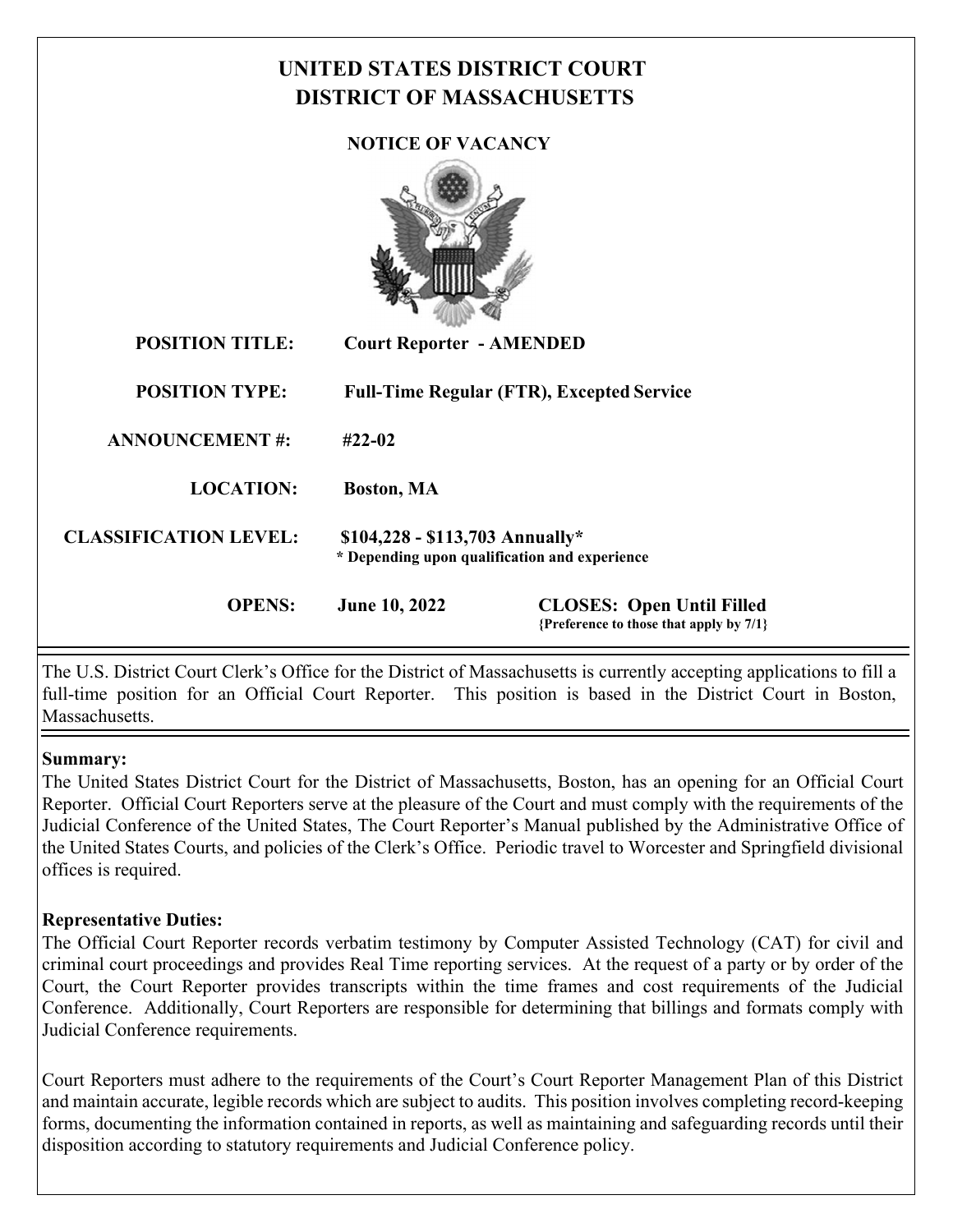## **Minimum Qualifications:**

At least four years of prime stenographic CAT court reporting experience in the freelance field of service or in other courts or a combination thereof;

Qualification by testing for listing on the Registry of Professional Reporters of the National Court Reporters Association or passed an equivalent qualifying examination. The National Stenomask Verbatim Reporters Association examinations and the Certified Shorthand reporters examinations required by some state governments may be acceptably equivalent to the National Court Reporters Association testing;

A Certificate of Merit from the National Shorthand Reporters Association, a requirement for Level III through Level V (level V available only to court reporter's hired prior to October 11, 2009);

Realtime Court Reporter experience, demonstrated proficiency, and access to CAT transcription equipment;

Successful completion of the Certified Realtime Reporter Examination offered by the National Court Reporters Association or having passed an equivalent qualifying examination is preferred;

Supply of all necessary personal equipment and software (e.g. computer, a display, write, cable and Realtime software);

Applicants must be U.S. citizens or meet the exceptions to the statutory restrictions on hiring non-citizens to work in the federal government in the continental United States.

The successful candidate also should possess: strong interpersonal skills; maturity; responsibility; poise; tact; good judgment; initiative; ability to work harmoniously with others and effective oral and written communication skills;

Commitment to public service.

Candidates for employment will be required to follow the vaccination policy for the District of Massachusetts.

## **FBI Background Investigation**

Person selected is subject to a background check or investigation, which includes an FBI fingerprint check. Employee retention depends upon a favorable suitability determination. Applicants will also be required to complete a security clearance application.

## **Benefits**

A generous benefits package is available and includes the following:

- $\bullet$  Eleven (11) paid federal holidays
- Paid annual and sick leave
- Retirement benefits under the Federal Employees Retirement System (FERS)
- Health benefits under the Federal Employees' Health Benefits Program (FEHB)
- Dental and Vision insurance options under the Federal Employees Vision and Dental Insurance Program (FEDVIP)
- Flexible Benefits Program
- Life insurance benefits under the Federal Employees Group Life Insurance Program (FEGLI)
- Long Term Care Insurance options through the Office of Personnel Management (OPM)